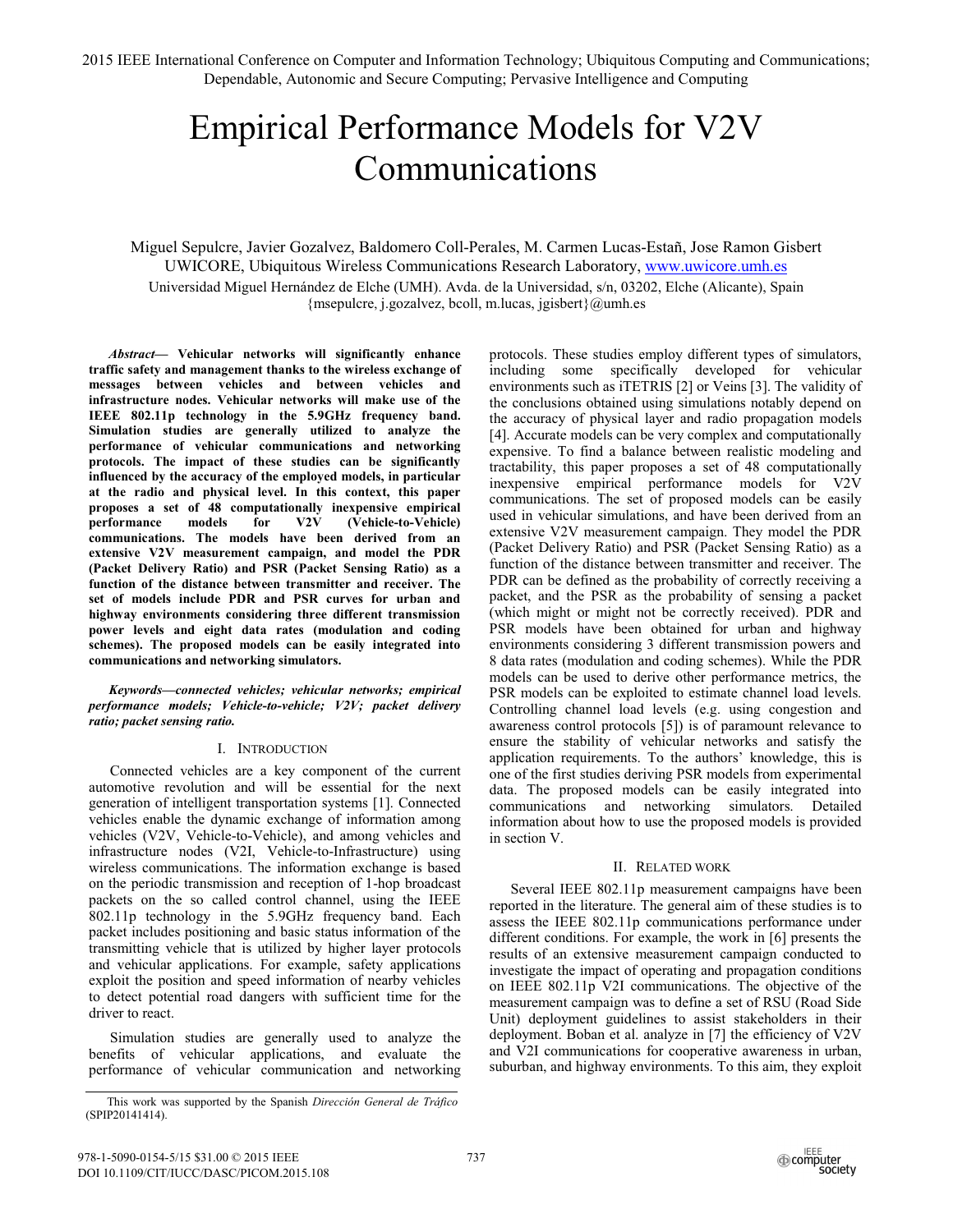the data obtained in four different test sites within the scope of the DRIVE-C2X project. Based on this data, they compute different awareness metrics, such as the neighborhood awareness ratio or the ratio of neighbors above range. These studies show the relevance of empirically testing the performance of IEEE 802.11p communications under real conditions, although they did not derive performance models from the obtained data. Some studies go one step further and derive performance models from the measured data. The work in [8] proposes a V2I packet error rate model based on Gilbert's model (previously proposed to model bit error bursts in packet switched networks) to statistically describe the packet error patterns observed in an extensive measurement campaign conducted within the ROADSAFE project. This model was extended in [9] to take into account specific street layouts and propagation impairments. For V2V communications, the work in [10] proposes a model for packet loses and latency based on empirical data. The model takes into account speed and distance between vehicles. The packet loss model is based on the concept of profiles, where a profile represents a single uninterrupted wireless connection between two vehicles. The latency model is simpler and takes into account the statistical distribution of the latency values in the empirical data. The work in [11] characterizes for V2V scenarios the PIR (Packet Inter Reception) time distribution and its relationship with PDR, speed and distance between vehicles based on empirical data. To this aim, the authors employ the Gilbert-Elliot model.

The studies reviewed show the importance of using computationally inexpensive performance models in vehicular communications and networking simulation studies, although they present certain limitations. First, they are normally designed for a fixed set of transmission parameters, and therefore cannot be used to e.g. identify the minimum transmission power needed to satisfy certain application requirements. Second, they are only valid for a single environment (e.g. urban), and cannot be used to corroborate the validity of a protocol in different environments. Third and last, they normally focus only on PDR levels or similar metrics, but do not model metrics related to the channel load generated, which is also critical for vehicular networks. The empirical models proposed in this paper overcome all these limitations by including highly tractable PDR and PSR models for 3 different transmission powers and 8 data rates for urban and highway environments.

# III. METHODOLOGY

#### *A. Measurement campaign*

The measurement campaign was conducted near the city of Elche (Spain). The urban measurements were conducted in Mariano Benlliure street, a single-lane straight street in the city center with parked cars at both sides; the street is more than 800m long (see Fig. 1). The highway-like measurements were conducted in one of the industrial areas of Elche, in a two-lane straight street without parked cars or buildings (see Fig. 2), and that is more than 1km long.

The measurement campaign was conducted using two OBUs (On Board Units), each of them equipped with an IEEE 802.11p DENSO WSU (Wireless Safety Unit) prototype and mounted on a standard vehicle. Each OBU used a single Nippon omni-directional antenna with 0dBi gain, placed on the roof of a vehicle and connected to the DENSO WSU prototype with an LMR240 antenna cable of 3m length and approximately 3dB cable loss. Each OBU employed a Novatel SMART-V1-2US-PVT GPS receiver to accurately track each vehicle's position. This receiver presents a reference positioning accuracy of 1.8m (RMS) and 20Hz maximum update rate.



Fig. 1. Picture of Mariano Benlliure street (Elche, Spain) where the measurement campaign for the urban environment was conducted.



Fig. 2. Street on the industrial area of Elche, Spain, where the measurement campaign for the highway-like environment was conducted.

The measurement campaign was conducted to derive the PDR and PSR models for 48 experiments: 3 transmission power levels ( $P_7$ =10, 15 and 20dBm), 8 data rates ( $DR=3, 4.5,$ 6, 9, 12, 18, 24 and 27 Mbps) and 2 environments (urban and highway). Multiple test-drives were conducted for each experiment. In each test-drive, the transmitting OBU moved away while the other one was static. In all the experiments, the static OBU was located to have LOS (Line-of-Sight) conditions between transmitting and receiving antennas. To derive the PDR models, only the packet ID of all correctly received packets and the distance between transmitter and receiver were needed. However, to derive the PSR models, the CBR (Channel Busy Ratio) experienced by the receiving OBU was also logged. The CBR is defined as the percentage of time that the channel is sensed as busy, and was needed because the radio interface does not log sensed packets. In the proposed scenario, the CBR experienced by the receiver is maximum at short distances to the transmitter because all packets are sensed. As the transmitting OBU moves away, the CBR experienced by the receiver decreases because the probability of sensing the packets transmitted decreases with the distance. The PSR can be derived by normalizing the CBR values by the CBR experienced at short distances where all packets are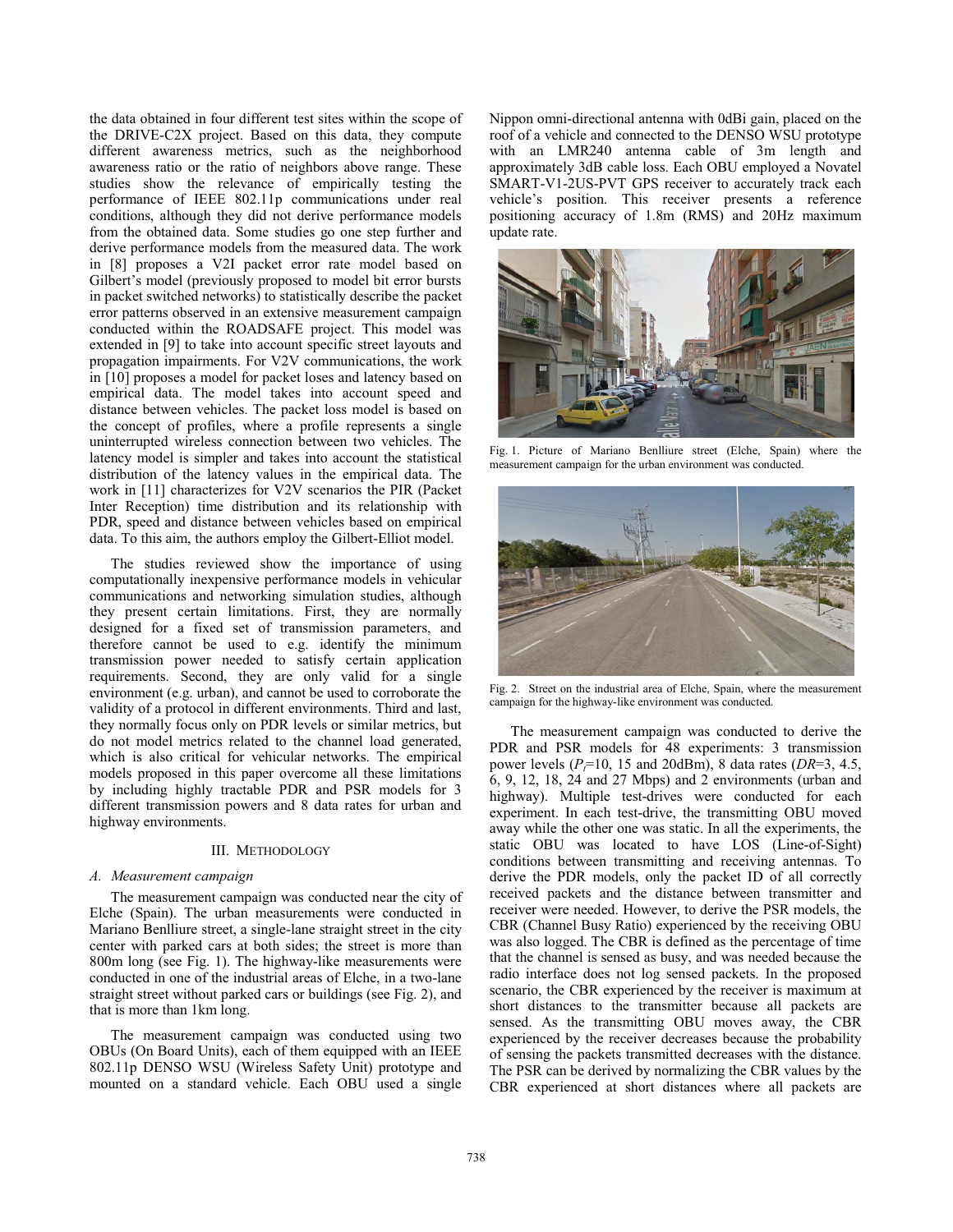sensed. Since the DENSO WSU device logs the CBR in integer units, the packet transmission frequency was set to a high value (500Hz). The use of a high packet transmission frequency allowed measuring the CBR without significant resolution loses. Please note that there were no packet collisions because there was only one transmitting vehicle. The most important configuration parameters used in the experiments are summarized in Table I.

| Parameter                          | Value                        |
|------------------------------------|------------------------------|
| Transmission power [dBm]           | 10, 15, 20                   |
| Beacon transmission frequency [Hz] | 500                          |
| Data rate [Mbps]                   | 3, 4.5, 6, 9, 12, 18, 24, 27 |
| Antenna gain [dBi]                 | 0                            |
| Channel frequency [GHz]            | 5.9                          |
| Packet size [Bytes]                | 250                          |

#### *B. Mathematical models*

The proposed models are based on mathematical functions to maximize their tractability. There are several mathematical functions that can be used to model the PDR and PSR which have a symmetric *S* shape. These functions can be grouped into three broad categories: exponential, piecewise-defined, and sigmoid functions [12]. A function from each of these categories has been selected to identify the one that best fits the measured data. More complex functions can also provide good fits, but the selected functions provide a reasonable trade-off between accuracy and analytical-simulation tractability. The functions selected are presented in Table II, where *d* represents the distance between transmitter and receiver in meters, and *A* is the upper asymptote or maximum value  $(A=1)$  to model PDR and PSR curves). Fitting parameters  $p_1$  and  $p_2$  modify the characteristics of the *S*-shaped functions, such as the distance at which the PDR or PSR curve starts decreasing, or the slope of the curve.

TABLE II. FUNCTIONS SELECTED FOR PERFORMANCE MODELING

| Name        | Equation                                                                                                                                                                       |
|-------------|--------------------------------------------------------------------------------------------------------------------------------------------------------------------------------|
| Exponential | $f_{\text{exp}}(d) = A \cdot e^{-(p_1 \cdot d)^{p_2}}$                                                                                                                         |
| Piecewise   | $f_{pie}(d) = \begin{cases} A & d < p_1 \\ k \cdot \left(\frac{1}{d} - \frac{1}{p_2}\right) & p_1 \le d < p_2 \\ 0 & d \ge p_2 \end{cases}$<br>where $k = A / (1/p_1 - 1/p_2)$ |
| Sigmoid     | $f_{sig}(d) = A \cdot \left  1 - \frac{1}{1 + e^{-p_1(d-p_2)}} \right $                                                                                                        |

A curve fitting process has been performed to derive the *p1* and  $p<sub>2</sub>$  parameters that minimize the root-mean-square error (RMSE). The RMSE represents the sample standard deviation of the differences between the measured data and the proposed modeling functions. It can be calculated with the following equation:

$$
RMSE_j = \sqrt{\frac{\sum_{d} (f_j(d) - g(d))^2}{M}}
$$
 (1)

where  $f_i(d)$  represents the modeling functions (*j* {exp,pie,sig}), *g*(*d*) represents the measured data and *M* the number of data samples.

#### IV. RESULTS

# *A. Data processing*

The data obtained in the measurement campaign needs to be processed to derive the PDR and PSR models. Fig. 3a shows the PDR curves obtained in 4 consecutive test-drives in the urban environment considering  $P<sub>i</sub>=15$ dBm and 6Mbps data rate. Each PDR level was calculated as the ratio between the number of packets correctly received and the total number of packets transmitted. As it can be observed, the PDR can become especially unstable for medium and high distances in this environment. The average PDR of the 4 test-drives (shown in Fig. 3b) is used as input for the curve fitting process to derive the model, i.e. the  $p_1$  and  $p_2$  parameters that minimize the RMSE. As an example, Fig. 3b also shows the sigmoid function that best fits the experimental data for  $P_t$ =15dBm and 6Mbps.

A similar process was used to obtain the PSR models. The main difference is that the PSR curves were derived from the CBR levels measured. Fig. 4a shows the CBR levels measured in the same 4 consecutive drive-tests of Fig. 3 (i.e.  $P_f$ =15dBm and 6Mbps data rate). From these curves, the average CBR curve was calculated and used as input for the curve fitting process. The curve fitting process identifies the parameters of the model to fit the CBR empirical curve. The PSR model is then obtained by normalizing the CBR model by its maximum value. Fig. 4b depicts the average CBR values once they were normalized, and the PSR models considering the functions proposed (exponential, piecewise and sigmoid).



Fig. 3. PDR curves (a) obtained in 4 drive-tests and (b) obtained by averaging the 4 drive-tests and adjusting the proposed functions. Parameters:  $P_t=15$ dBm, data rate = 6Mbps. Urban environment.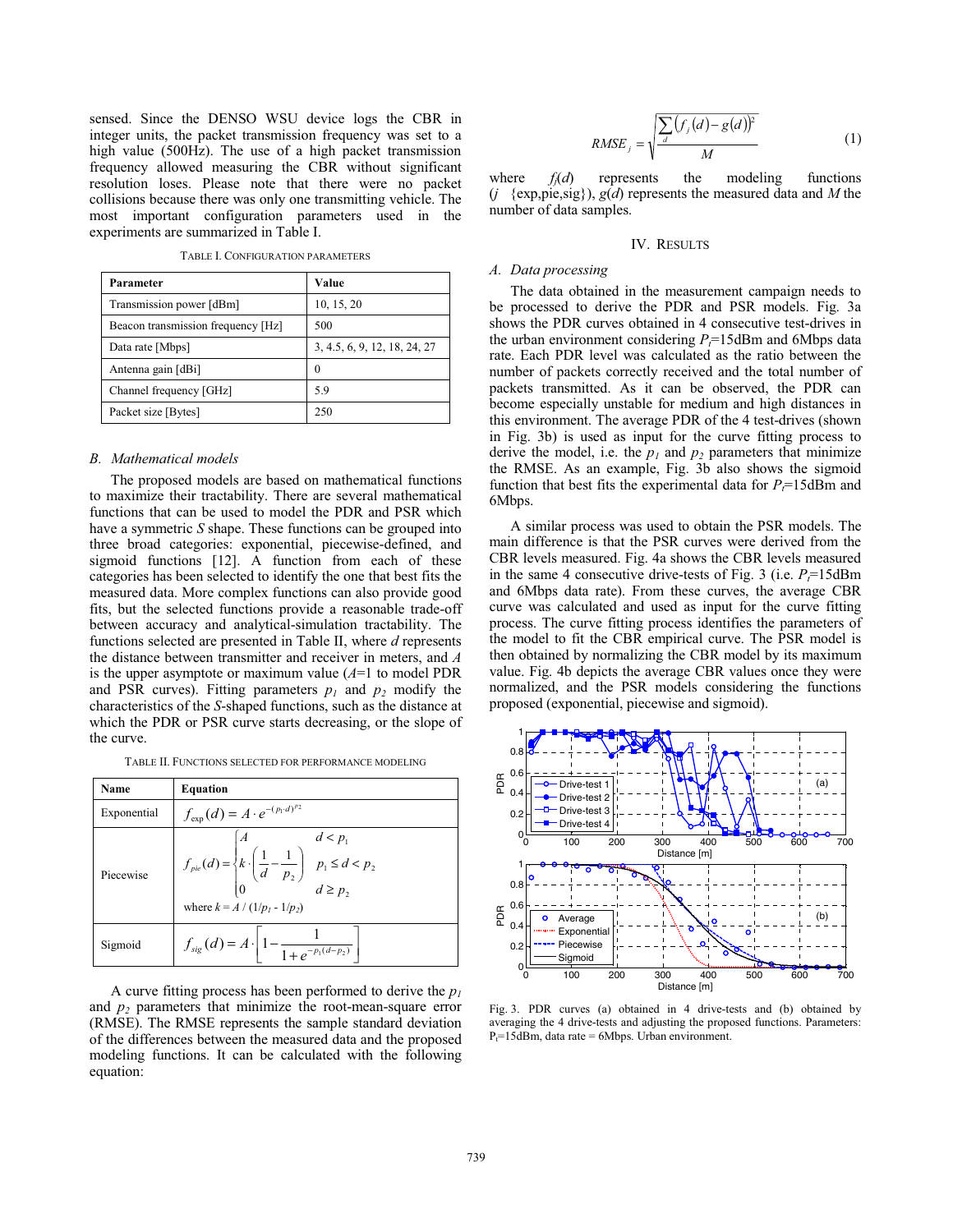

Fig. 4. (a) CBR curves obtained in 4 test-drives and (b) PSR curves obtained by averaging and normalizing the 4 test-drives and adjusting the proposed functions. Parameters:  $P_t = 15$ dBm, data rate = 6Mbps. Urban environment.

#### *B. Mathematical model selection*

The curve fitting process was performed for all the experiments conducted and the 3 mathematical functions selected. To have a homogeneous set of models, the objective was to identify the mathematical function that minimizes the RMSE considering the whole set of experiments. Table III shows the average RMSE obtained considering all the experiments for urban and highway scenarios and differentiating RMSE values for PDR and PSR models. As it can be observed, the sigmoid function minimizes the average RMSE. In fact, when comparing the RMSE obtained with the 3 mathematical functions in each experiment, the sigmoid function produced the minimum value in the majority of experiments (see Table IV). The sigmoid function has been then selected to model the PDR and PSR curves from the measured data.

|  |  |  |  | TABLE III. AVERAGE RMSE FOR ALL EXPERIMENTS |
|--|--|--|--|---------------------------------------------|
|--|--|--|--|---------------------------------------------|

| <b>Environment</b> | Model      | Exp   | Pie   | Sig   |
|--------------------|------------|-------|-------|-------|
| Urban              | <b>PDR</b> | 0.071 | 0.064 | 0.054 |
|                    | <b>PSR</b> | 0.085 | 0.08  | 0.072 |
| Highway            | <b>PDR</b> | 0.120 | 0.094 | 0.075 |
|                    | <b>PSR</b> | 0.122 | 0.104 | 0.071 |

TABLE IV. PERCENTAGE OF EXPERIMENTS WHERE EACH MATHEMATICAL FUNCTION PRODUCED THE MINIMUM RMSE

| <b>Environment</b> | Model      | Exp | Pie | Sig |
|--------------------|------------|-----|-----|-----|
| Urban              | <b>PDR</b> | 28% | 16% | 56% |
|                    | <b>PSR</b> | 38% | 24% | 38% |
| Highway            | <b>PDR</b> | 28% | 6%  | 66% |
|                    | <b>PSR</b> | 16% | 12% | 72% |

# *C. PDR and PSR models*

Table V and Table VI present the complete set of PDR and PSR models derived from the measurement campaign conducted. Based on the sigmoid function, the  $p_1$  and  $p_2$ parameters can be employed to easily plot and use the proposed models for 3 different transmission power levels and all IEEE 802.11p data rates. As an example, Fig. 5 depicts the PDR models derived for the highway environment for  $P_t$ =20dBm and all possible data rates. As it can be observed, the use of high data rates can notably reduce the communications range. In fact, while high PDR levels can be experienced up to around 500m for low data rates, the use of the highest data rates reduces this distance to around 100m. Fig. 6 shows the effect of increasing the transmission power for a fixed data rate (6Mbps). The results obtained show that increasing the transmission power by 5dB augments the distance at which a PDR of 0.8 is obtained by approximately 130m.



Fig. 5. PDR models derived for the highway environment and  $P_t=20$ dBm.



Fig. 6. PDR models derived for the highway environment and 6Mbps.

Fig. 7 plots the PDR and PSR models derived for a transmission power of 20dBm in the highway environment for the maximum and minimum data rates. The results obtained show that the difference between the PDR and PSR models can be very small for low data rates. This is the case because low data rates employ robust modulation and coding schemes and nearly all sensed packets were correctly decoded. However, for high data rates, the difference between the PDR and PSR curves is relevant. The use of less robust modulation and coding schemes results in that a lower number of sensed packets could be correctly decoded.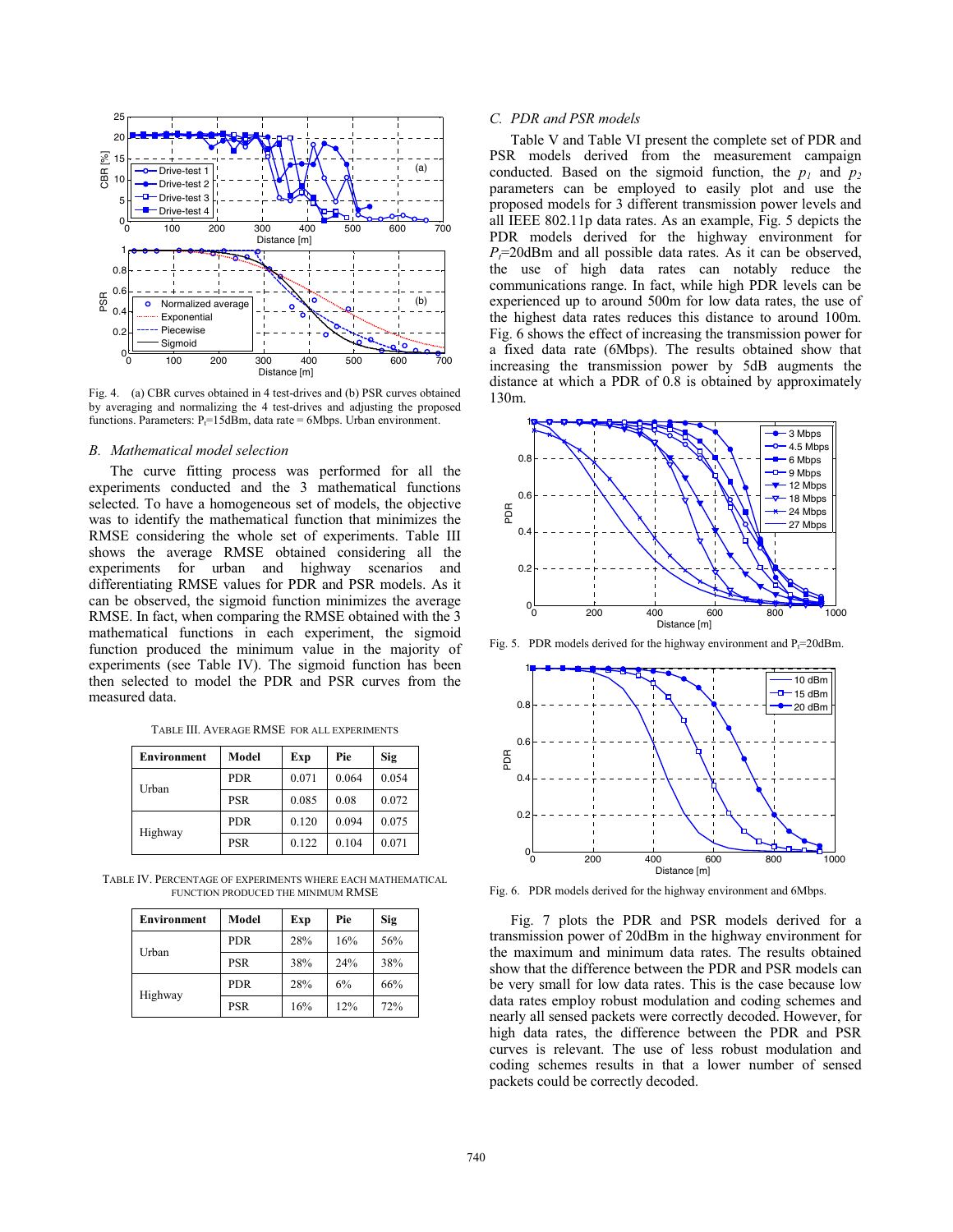TABLE V. PDR AND PSR MODELS FOR THE URBAN ENVIRONMENT

| Data | Tx.            | <b>PDR</b> |                | <b>PSR</b> |                |
|------|----------------|------------|----------------|------------|----------------|
| rate | Power<br>(dBm) | $p_1$      | p <sub>2</sub> | $p_1$      | $\mathbf{p}_2$ |
| 3    | 10             | 0.021      | 270            | 0.021      | 274            |
|      | 15             | 0.025      | 369            | 0.024      | 373            |
|      | 20             | 0.005      | 607            | 0.005      | 624            |
|      | 10             | 0.011      | 351            | 0.009      | 394            |
| 4.5  | 15             | 0.006      | 467            | 0.006      | 508            |
|      | 20             | 0.008      | 446            | 0.008      | 465            |
|      | 10             | 0.015      | 269            | 0.012      | 310            |
| 6    | 15             | 0.019      | 367            | 0.016      | 391            |
|      | 20             | 0.007      | 591            | 0.008      | 670            |
|      | 10             | 0.025      | 182            | 0.023      | 234            |
| 9    | 15             | 0.016      | 357            | 0.009      | 459            |
|      | 20             | 0.014      | 382            | 0.009      | 453            |
|      | 10             | 0.032      | 154            | 0.049      | 203            |
| 12   | 15             | 0.02       | 230            | 0.017      | 316            |
|      | 20             | 0.014      | 361            | 0.008      | 548            |
| 18   | 10             | 0.029      | 145            | 0.031      | 233            |
|      | 15             | 0.02       | 197            | 0.023      | 308            |
|      | 20             | 0.021      | 256            | 0.007      | 390            |
| 24   | 10             | 0.042      | 99             | 0.026      | 185            |
|      | 15             | 0.042      | 137            | 0.036      | 225            |
|      | 20             | 0.035      | 182            | 0.019      | 263            |
| 27   | 10             | 0.046      | 95             | 0.1        | 224            |
|      | 15             | 0.026      | 140            | 0.1        | 497            |
|      | 20             | 0.03       | 156            | 0.036      | 243            |

TABLE VI. PDR AND PSR MODELS FOR THE HIGHWAY ENVIRONMENT

| Data | Tx.   | <b>PDR</b> |                | <b>PSR</b> |                |
|------|-------|------------|----------------|------------|----------------|
| rate | power | $p_1$      | p <sub>2</sub> | $p_1$      | p <sub>2</sub> |
| 3    | 10    | 0.028      | 538            | 0.028      | 542            |
|      | 15    | 0.02       | 631            | 0.02       | 645            |
|      | 20    | 0.023      | 726            | 0.023      | 738            |
|      | 10    | 0.014      | 448            | 0.07       | 502            |
| 4.5  | 15    | 0.012      | 557            | 0.013      | 648            |
|      | 20    | 0.011      | 679            | 0.009      | 774            |
|      | 10    | 0.017      | 423            | 0.022      | 460            |
| 6    | 15    | 0.015      | 563            | 0.014      | 633            |
|      | 20    | 0.014      | 703            | 0.011      | 773            |
|      | 10    | 0.011      | 388            | 0.022      | 463            |
| 9    | 15    | 0.029      | 585            | 0.018      | 652            |
|      | 20    | 0.015      | 660            | 0.019      | 737            |
|      | 10    | 0.01       | 277            | 0.022      | 397            |
| 12   | 15    | 0.022      | 443            | 0.019      | 481            |
|      | 20    | 0.012      | 570            | 0.016      | 721            |
|      | 10    | 0.011      | 173            | 0.011      | 369            |
| 18   | 15    | 0.012      | 365            | 0.012      | 482            |
|      | 20    | 0.018      | 517            | 0.011      | 642            |
| 24   | 10    | 0.037      | 96             | 0.015      | 242            |
|      | 15    | 0.01       | 192            | 0.026      | 395            |
|      | 20    | 0.009      | 340            | 0.017      | 478            |
| 27   | 10    | 0.042      | 85             | 0.013      | 195            |
|      | 15    | 0.011      | 160            | 0.018      | 402            |
|      | 20    | 0.009      | 281            | 0.017      | 462            |



Fig. 7. PDR and PSR models for  $P_t=20$ dBm in the highway environment considering the maximum and minimum data rates.

#### V. USING THE PDR AND PSR MODELS

The proposed models are characterized by a low computational complexity and high tractability, and can hence be used for many different purposes. The PDR models can be used to derive different performance metrics in order to evaluate the capability of 1-hop broadcast transmissions to satisfy the vehicular application requirements. For example, the PDR models can be exploited to identify the RCR (Reliable Connectivity Range), defined as the distance up to which the experienced PDR is above certain threshold [6]. The RCR represents the range up to which high quality V2V communications can be established. Other metrics such as the average packet inter-reception time can also be estimated. The average packet inter-reception time can be estimated as the inverse of the PDR models provided:

$$
PIR(d) = \frac{1}{PDR(d)}\tag{2}
$$

Similarly, the probability of receiving at least one packet in certain time window *p* can also be estimated from the PDR models proposed. Considering that *n* packets are transmitted within the time window by a vehicle at a constant distance *d* and that packet receptions are independent, this probability can be estimated as:

$$
p(d) = 1 - (1 - PDR(d))^n
$$
 (3)

The PSR models can be used to estimate the channel load generated by a vehicle. This can be useful to estimate the set of transmission parameters that minimize the channel load generated by a vehicle. To this aim, the PSR can be used to calculate the channel occupancy footprint (or footprint in short), defined as the total channel resources consumed by the radio of a vehicle in both time and space dimensions [13]. The footprint can be calculated as the spatial integral of the channel load contribution of the vehicle. This contribution is equal to the packet transmission frequency, *F*, multiplied by the packet duration, *T*, and the PSR. As a result, the footprint of a vehicle can be expressed as:

$$
footprint = \int_{d} load(d) = F \cdot T \cdot \int_{d} PSR(d) \tag{4}
$$